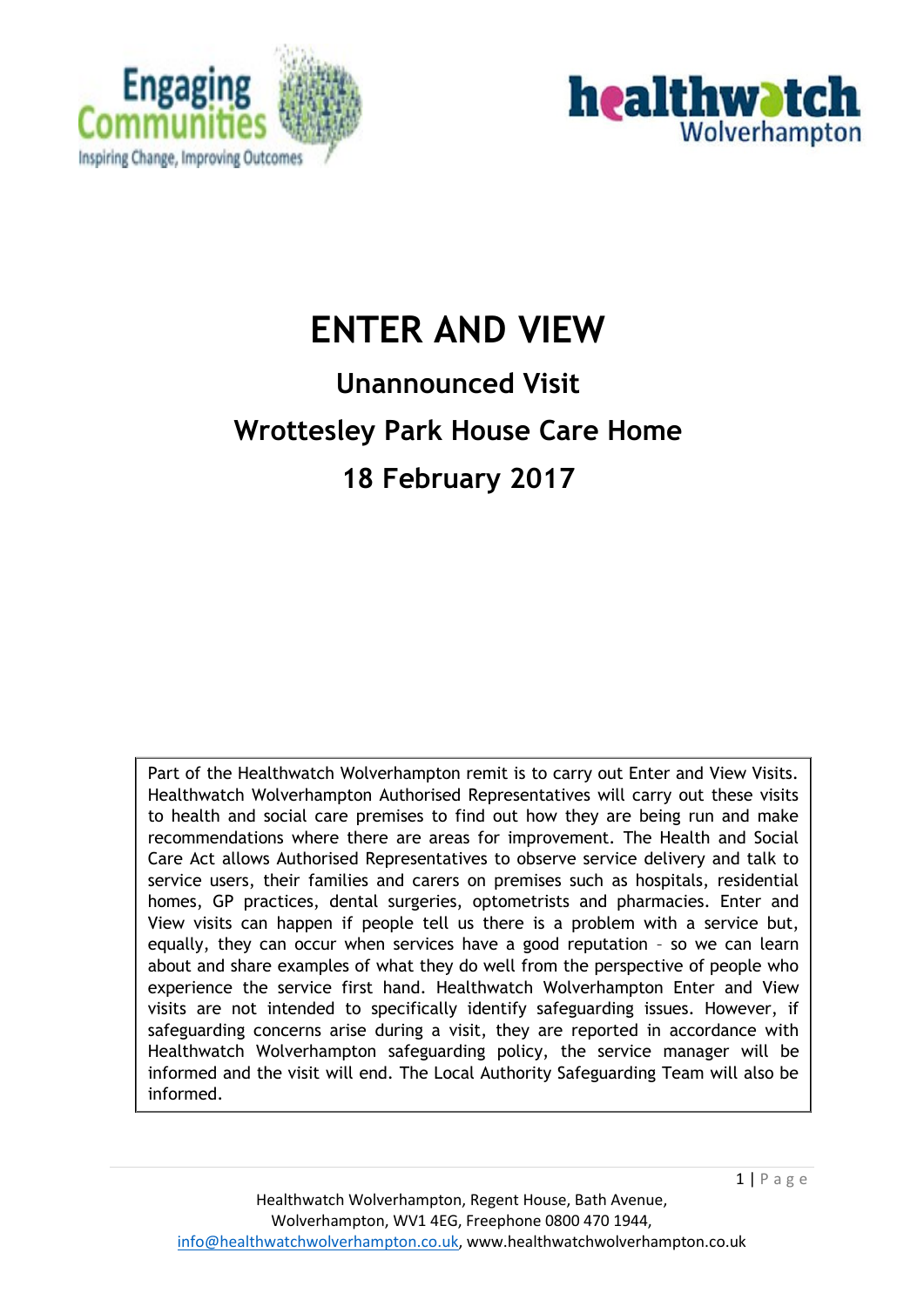| <b>Provider Details</b> |                                 |
|-------------------------|---------------------------------|
| Name:                   | Wrottesley Park House Care Home |
| <b>Address:</b>         | Wergs Road, Tettenhall, WV69BN  |
| <b>Manager:</b>         | Roger Fitzgerald                |
| Date of Visit:          | 18 February 2017                |

| <b>Authorised Representatives</b> |                                  |  |
|-----------------------------------|----------------------------------|--|
| <b>NAME</b>                       | <b>ROLE</b>                      |  |
| Dana Tooby                        | Authorised Representative (Lead) |  |
| Roger Thompson                    | <b>Authorised Representative</b> |  |
| Sheila Gill                       | <b>Authorised Representative</b> |  |

#### *Purpose of Visit:*

Healthwatch Wolverhampton receive feedback on a range of services and treatments received around care homes. Recently Healthwatch received some concerns in respect of services received at the above care home. These centered around building work / maintenance work being carried out, consultation with residents.

#### *Acknowledgements:*

Healthwatch would like to thank the Nurse, Care, Domestic and Nursing staff and residents for their cooperation during the visit.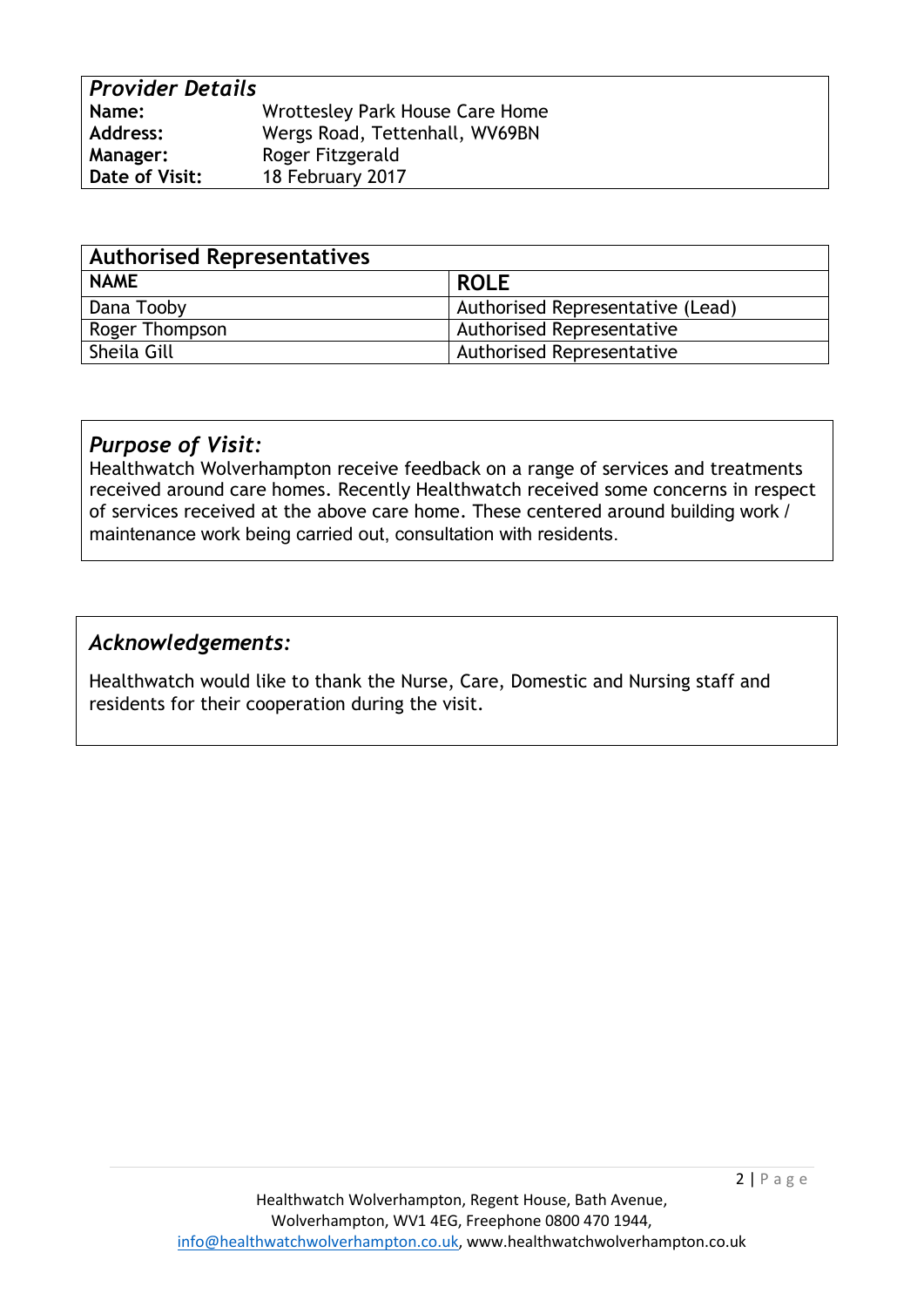# *1.0 Physical Environment*

## **External:**

- 1.1 Initially confusing as no signage to reception or main entrance. There were two car parks; the first seemed to be allocated to maintenance staff and the second to visitors.
- 1.2 The outside garden area was semi-landscaped. One of the resident's rooms had a sheet or other material which seemed to afford its privacy from parking cars.
- 1.3 The entrance to the Home did not display its name and was through automatic double doors opening into a large, dark corridor.

# **Internal**

- 1.4 There was a wide entrance area before the main door which had wall mounted hand gel.
- 1.5 There was a notice stating that maintenance work was being undertaken but there was no sign to indicate the door buzzer.
- 1.6 The Lead Authorised Representative for the Enter and View visit introduced the team, explained the purpose of the visit and handed the visit letter to the Senior Nurse, who was welcoming. She asked if she could continue feeding a resident whilst she was being interviewed and also checked this out with the resident in question. Meanwhile the other two Authorised Representatives moved around the Home unescorted and spoke with the residents and staff.
- 1.7 The large foyer area was spacious, light and airy. It had three comfortable chairs and a water dispenser. On the unmanned reception desk there were two folders with photographs of the service-users engaging in various activities and care home review forms. There was also a framed notice from Robert Timmins (Registered Manager?) stating 'Comments welcomed'. On the opposite side of the wall was a notice indicating that Roger Fitzgerald was the registered Manager!
- 1.8 There was a signing in book and, although not asked to do so, the Authorised Representatives signed in time of arrival and time of departure.
- 1.9 Before we left the building it was noted that Healthwatch leaflets that had been given to the nurse in charge, had already been put on display.
- 1.10 In the foyer and throughout the building there was ample room for wheelchairusers to navigate easily.
- 1.11 Although the refurbishment work schedule was on display it was unclear when the end date for completion of work was.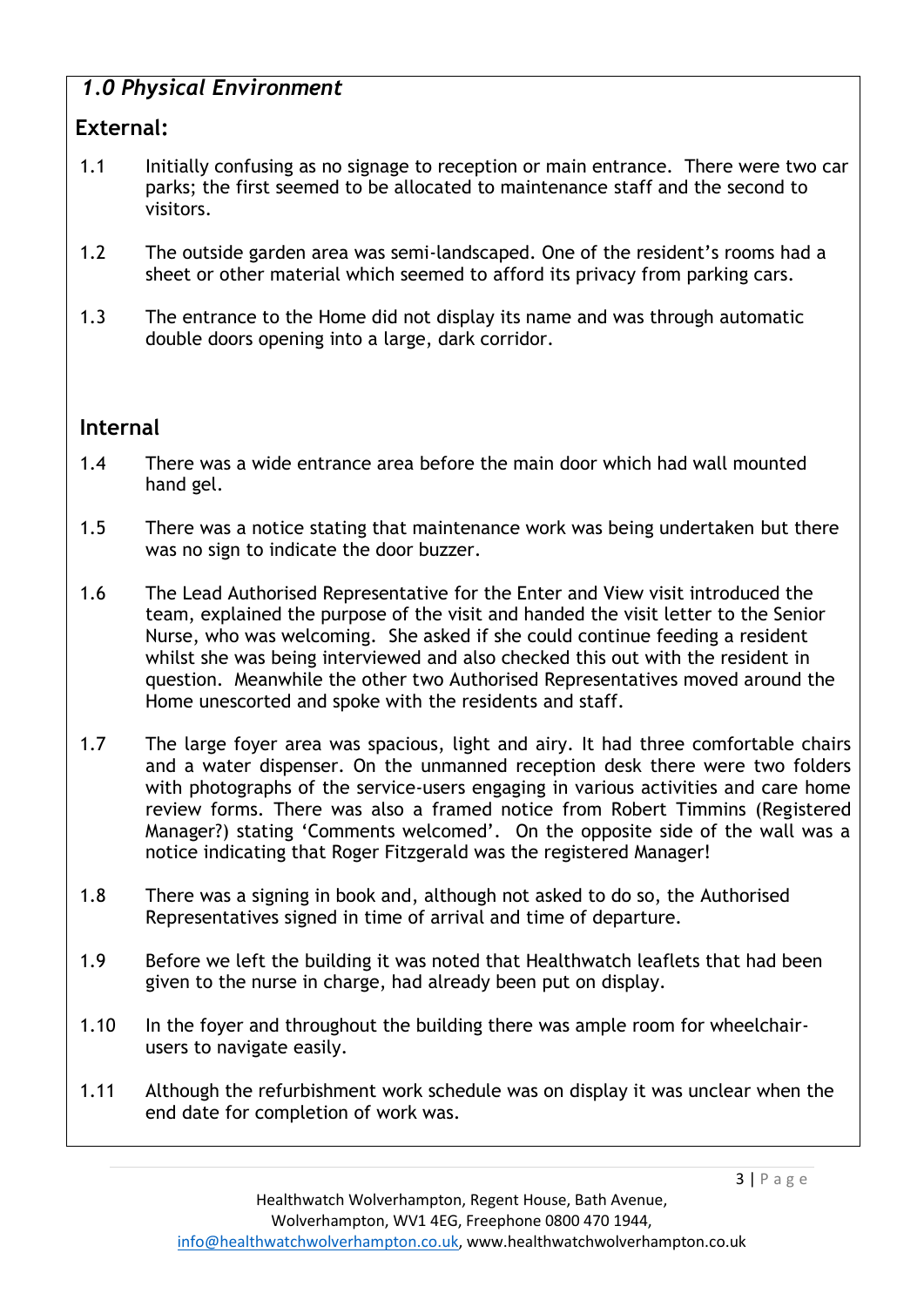## **Willow House Unit**

- 1.12 There was a large spacious lounge with a number of comfortable chairs, a table tennis table, a TV and music centre was available. Three residents were watching TV.
- 1.13 There was a notice board displaying pictures painted/drawn by residents and a weekly activities sheet (Monday to Friday with no date).
- 1.14 There was also a notice for staff saying 'Please check your E-Learning!!!! Any staff that has not completed all E-Learning by the 30<sup>th</sup> January will not have any shifts there-after. Roger.'
- 1.15 Another notice was for Volunteers/Helpers for Shopping Trips, requesting help to take residents out on day trips or shopping trips. This was from the Activities Organiser. It was unclear as to what training is given to volunteers that take residents out.
- 1.16 Next to the notice board, there was an Out of Hours Emergency maintenance name and telephone number displayed on a room window.
- 1.17 A room was unlocked and there was no notice displayed on the door. On one side of the wall filing cabinets were standing filling the whole wall area. The filing cabinet had drawers labelled of the month and year. The drawers contained envelopes with resident's names, the unit they were in and a date.

Similar files/envelopes in piles were left on the floor. Boxes with different resident information were also piled up in this room which was also being used for general storage.

- 1.18 Next to this room was another room with the door unlocked. The door had a signage reading 'Staff only'. The room had toilets and facilities for staff e.g. kitchenette/staff room & vending machine. There were a number of open boxes stored on the floor by the vending machine.
- 1.19 Another unlocked room was wide open despite having a notice on it saying '*sluice room door must be kept closed at all times'.*
- 1.20 Upon entrance to a larger lounge area there was a filing cabinet and workstation. The filing cabinet was unlocked and contained confidential resident information.
- 1.21 The Authorised Representatives observed two further unlocked rooms labelled room A and room B. These both had a notice on with the message 'Do not enter maintenance in progress'. These rooms were being used for storage and contained a toilet and various boxes. In room A the ceiling light fitment had wires exposed and was a potential hazard. There was a vacuum cleaner left outside of room B.

### **Redwood House Unit**

1.22 The double doors to this unit were wide open and had an A4 sign on the doors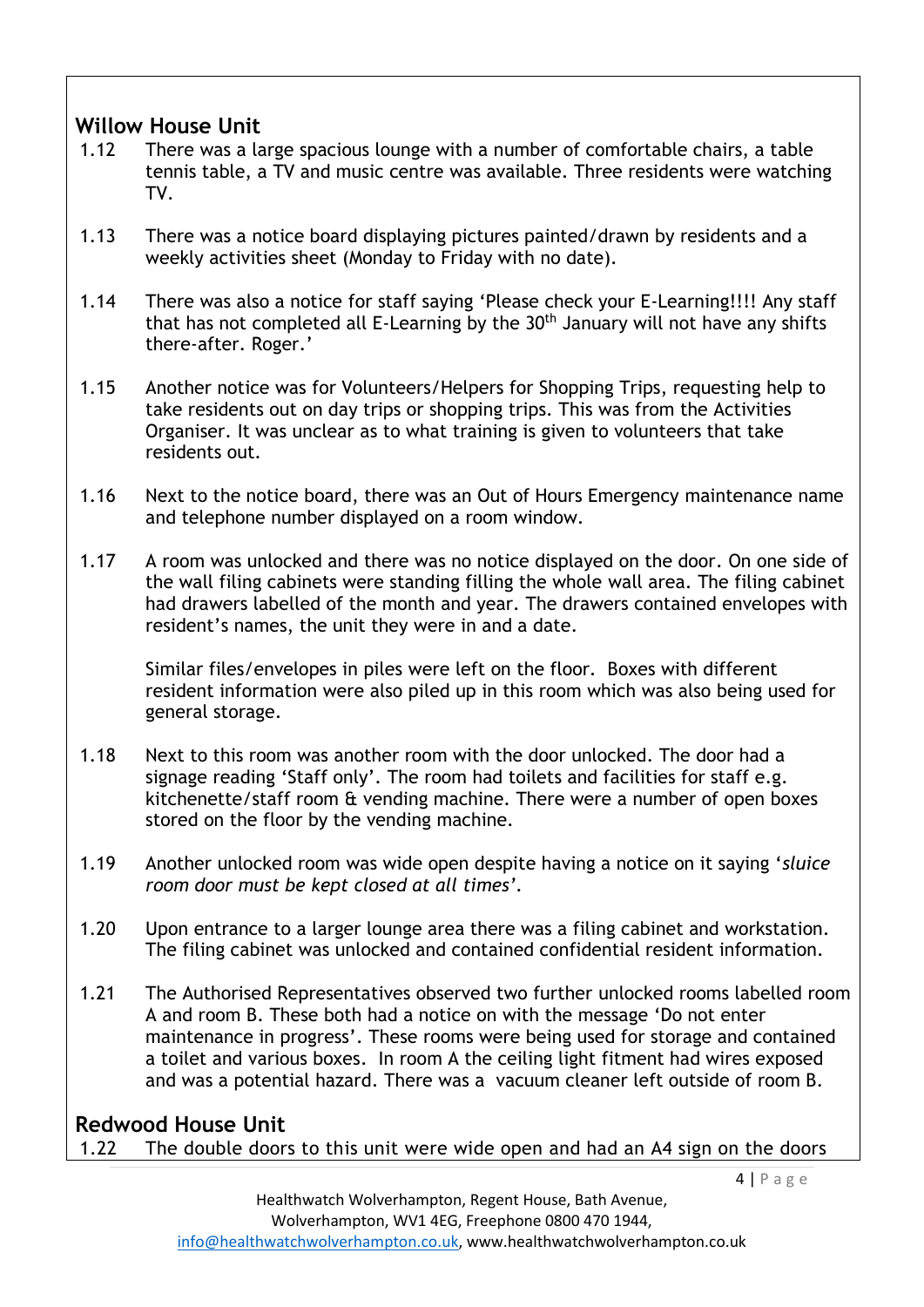stating 'Caution wet paint', 'Maintenance in Progress' and 'All residents must be escorted via this corridor'. This unit was clearly undergoing major building work. The rooms along this corridor had a variety of building materials and equipment left in the central space and in corridors.

- 1.23 There was a multi-gang light switch cover with no case which left the live cables exposed. This was accessible to residents and staff and posed an electrical hazard**.**
- 1.24 The door to the laundry room had a sign on it '*Laundry Staff only'* it was locked with a key code entry. However, another door to the laundry room was not locked inside there were industrial washing machines being used, a radio was left on and there was no staff in the room.
- 1.25 Bathroom 1 had a notice '*Do not use'* on it. This room was used to store building materials. The door had a lock facility but was unlocked.
- 1.26 The room opposite bathroom 1 was also unlocked (but had an open padlock on it) and had a notice reading 'Work in progress do not enter'.
- 1.27 Outside the bathroom was a table and filing cabinets (not locked) containing resident information and care plans in folders.
- 1.28 From observations, building materials and equipment were left unattended in the corridors, in the middle and around an area of the building that was used to access resident's rooms. It was clear that construction work was being undertaken whilst residents still occupied rooms that could /would be affected by dust, noise and obstruction. It was felt this posed a serious health and safety risk to residents, staff and visitors especially those living in rooms where access is directly off this space.
- 1.29 The Authorised Representatives observed ladders, unsecured large radiators, electric drills, a hammer, electric saw and parts to a drill, a Stanley knife, chisels, plastering tools, a chemical sprayer, paint and plaster boards and building rubble all left unattended.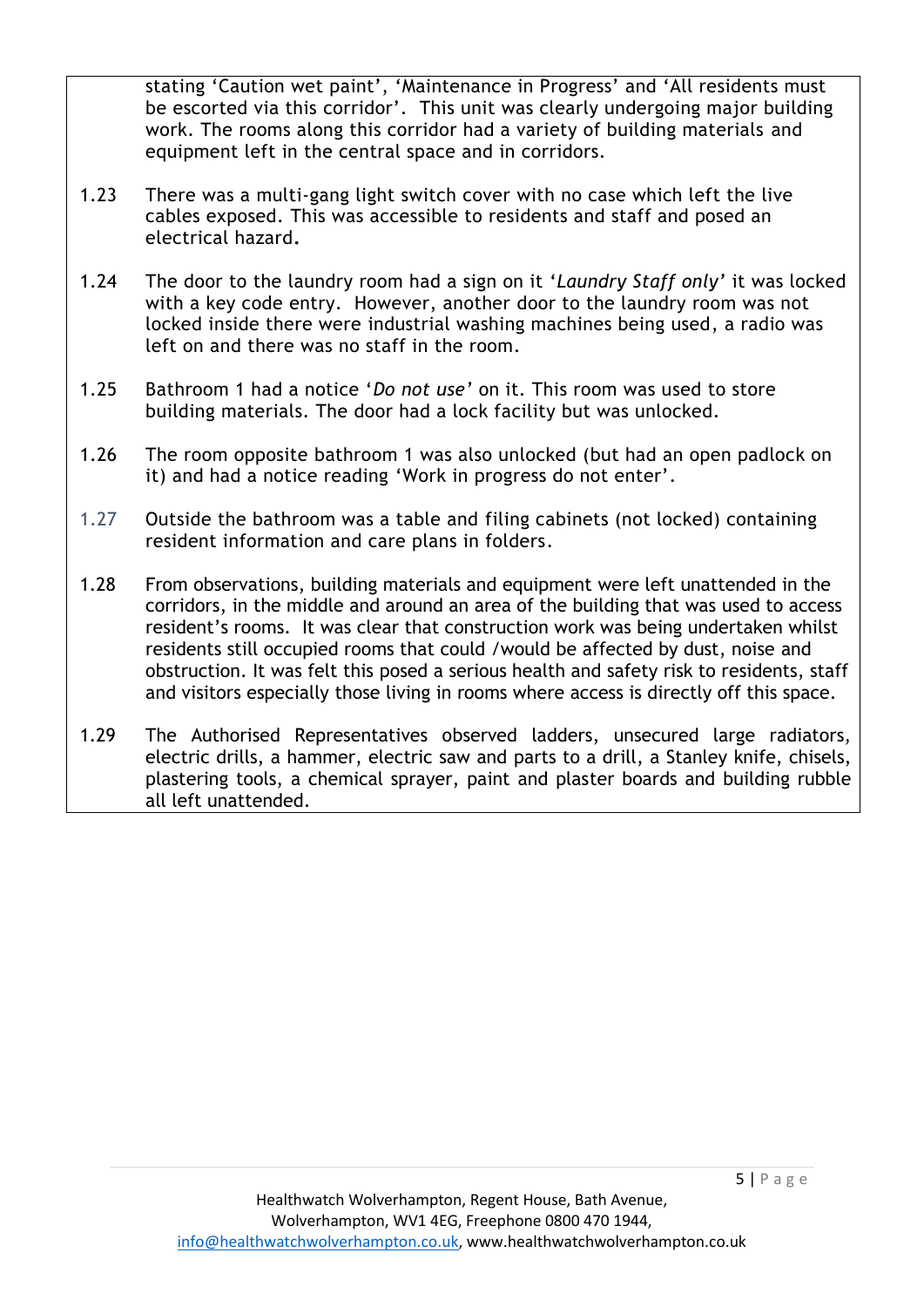# *2.0 Staff Numbers*

- 2.1 The Authorised Representatives were told that "2 qualified nurses were on duty together with between 10 and 11 carers during the day. At night there is 1 qualified nurse and between 4 and 5 carers. In addition to this there is a team of 3 domestic and 2 catering staff."
- 2.2. The administration staff work Monday to Friday and therefore were not on duty during this visit.
- 2.3 The Activity Co-ordinator works Monday to Friday every other week and alternate Saturdays. She was not on duty during this visit.
- 2.4 It was observed neither the maintenance team nor the gardener was on duty during this visit; major refurbishment is being undertaken one wing at a time.
- 2.5 We were told that 'Flash' meetings take place in the morning to enable staff to 'catch up'.

### *3.0 Agency Usage*

- 3.1 Recruitment, training and staffing arrangements are made by the Manager and Deputy Manager who tends to draw on the same agency or Bank staff to pick up shift shortages when staff are working flexible hours, to cover absences, shortages or for emergency cover.
- 3.2 There are always vacancies as the number of residents is increasing. We were told that, "most *new staff had learnt about vacancies through word of mouth recommendations."*
- 3.3 The Staff rota was on display as was the Training Matrix.

#### *4.0 Patient Experiences and Observations*

- 4.1 The majority of the resident's bedrooms had laminate flooring and appeared to be clean and tidy and did not have bad odours. Most did not have their names on or photographs of the occupant. Doors were generally left open.
- 4.2 One resident said 'I do lots of things like play bingo, painting; one of my pictures is on the board.'
- 4.3 Five residents were using the large foyer/lounge in the Willow unit. Three residents were reading newspapers and chatting. Whilst the Authorised Representatives spoke with the residents a member of staff brought a resident a jigsaw puzzle to do.
- $6$  | P a g e 4.4 A resident that had been in the Home for a year said "It's very boring here, there is nothing to do all day……I'm stuck in this place. Some of the other residents upset me so I escape to my room."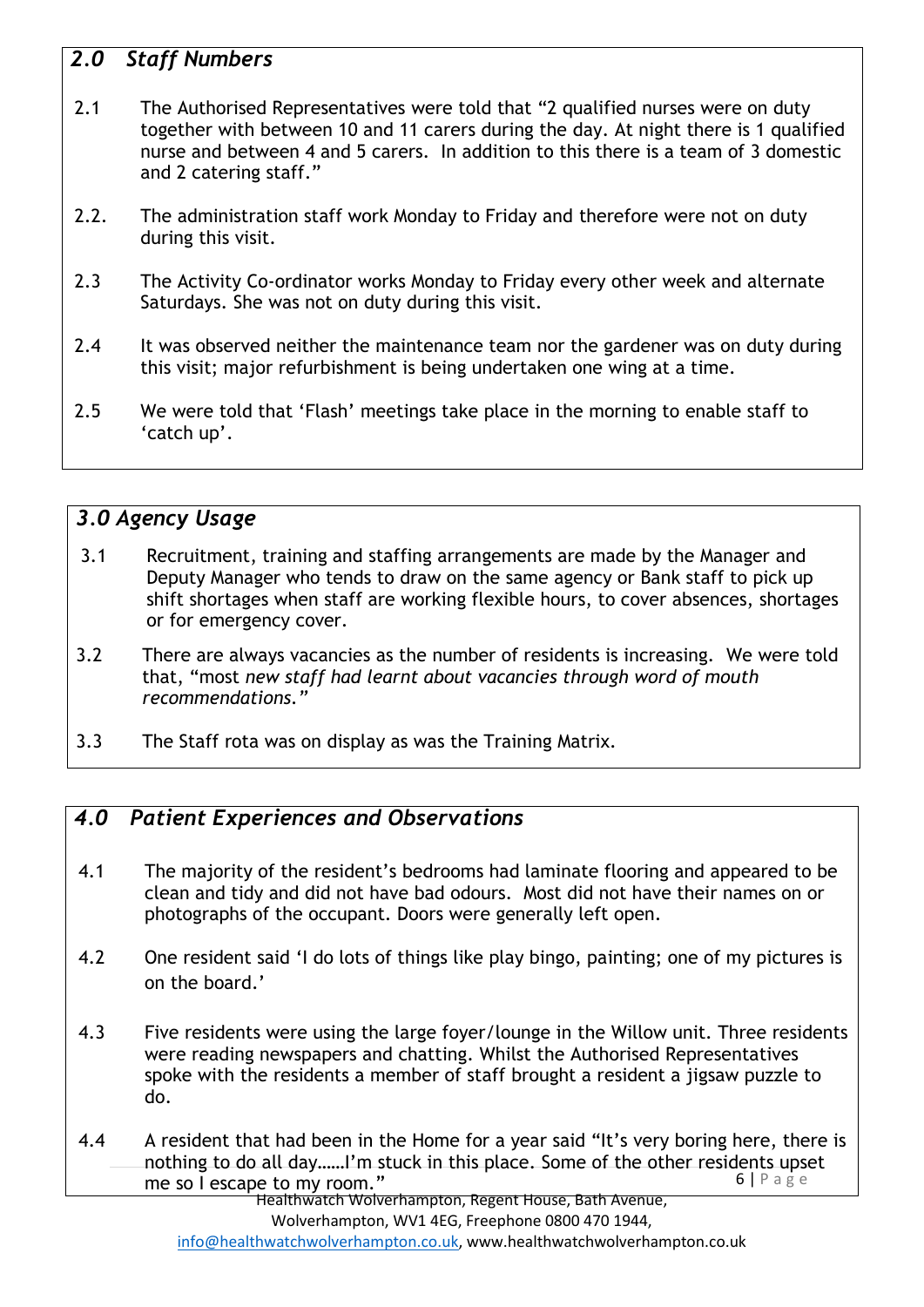- 4.5 A resident that was only staying for a short stay said "I've got a temporary doctor that comes to the home, my GP surgery isn't near and he doesn't come here."
- 4.6 "I like it here; the staff are really helpful.... You can press the buzzer and they will bring you coffee and come to you."
- 4.7 "I'm getting dominoes on Tuesday."
- 4.8 A resident watching television in her room said, "Staff look after me and shower me."
- 4.9 A resident said "My sleep is spoilt as I can hear other residents and it wakes me up…..I am waiting to move to another room as I like the quiet."
- 4.10 A resident said, "I am happy with my support, happy with staff." The resident added that they, "Feel safe, able to choose clothes for themselves in the mornings, not aware of a support plan or activity plan, stays within the confines of the home and is free to move about."
- 4.11 A resident said that they do a number of activities but mainly with family, "*Food is better than hospital food".* The resident said that they are informed by kitchen staff what they have and residents asked what they would like. "Likes it here staff really helpful, free to go and come in from their rooms."
- 4.12 A resident said, "Happy here only some other residents noisy during the night waking them up." *They added that they go* out with staff.

## *5.0 Family and Carer Experiences and Observations*

A nurse explained, "*Only a few residents have family members and others only have an annual visit."*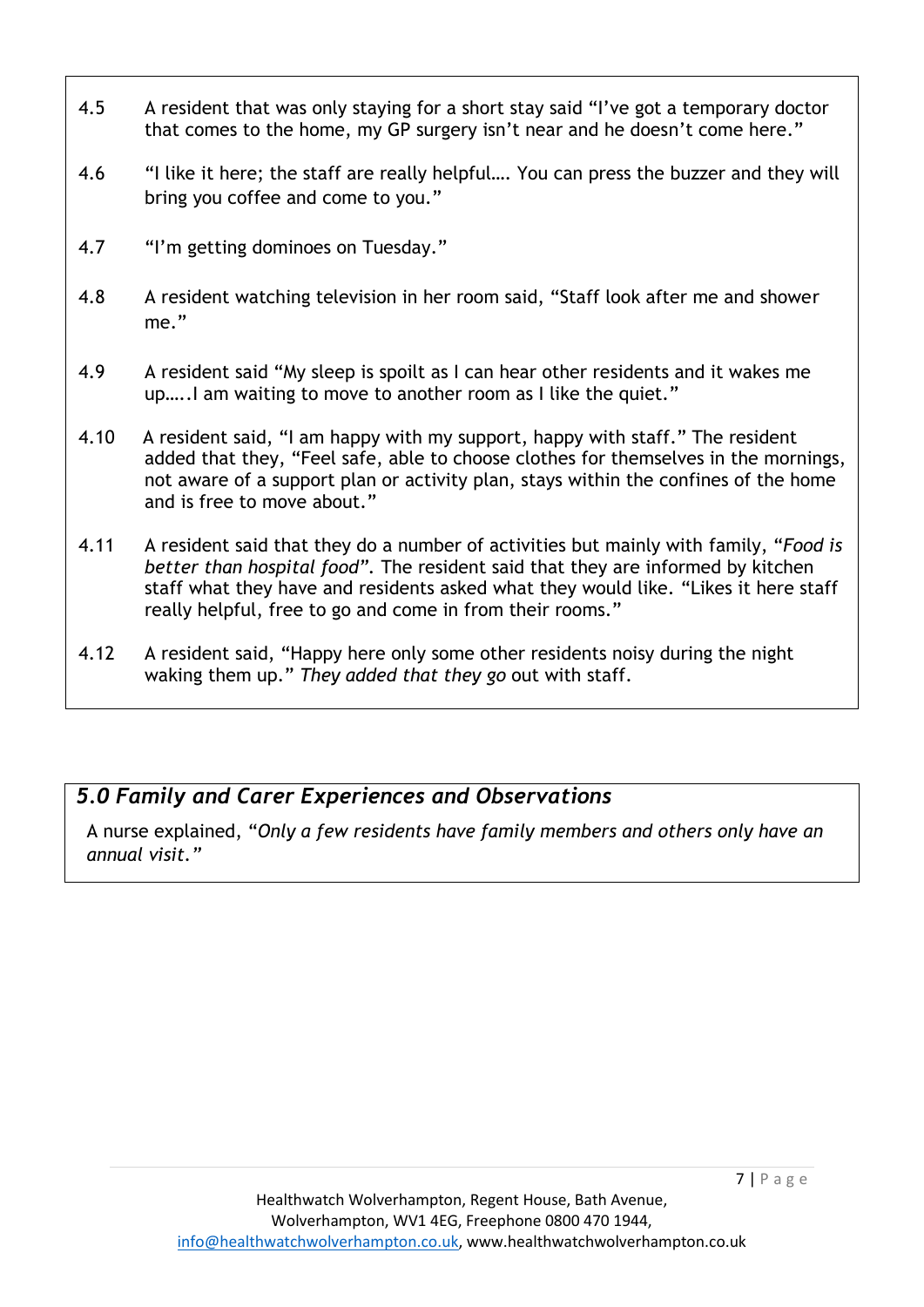## *6.0 Catering Services*

- 6. 1 A chef and assistant was on duty, some staff were feeding residents, others were able to feed themselves. A number of domestic staff (wear green tops) were observed working in the home.
- 6.2 It was noted that some residents were able to feed themselves whilst others were being peg-fed in a way that reduced risks, such as choking.
- 6.3 It was observed in the kitchen there were no Food hygiene certificate(s) on display. The Chef thought this was because the room had been painted recently.
- 6.4 "All residents have food and liquid balance sheets; those for non-communicators and peg-fed are checked at 8:00pm, staff do try to check throughout the day too. The sheets are signed off at midnight and the balance recorded."
- 6.5 "After breakfast a tea trolley goes round (11:00am), it also goes round after lunch, at 3:00pm and after supper at 8:30pm-9:00pm. Drinks are always available and residents can elect to have their meals in their rooms."
- 6.6 It was noted whilst in the Willow House lounge, a member of staff with a drinks trolley provided hot and cold drinks to residents.
- 6.7 One resident said, "I can make my own drinks when I want one but the staff will make it for you as well."
- 6.8 A resident said, "It's better than hospital food, a carer comes round and tells us what there is to eat and asks if we want anything else."
- 6.9 One resident said, "The food is nice but sometimes I find a hair and it makes me gag and I can't eat anymore. The staff should wear hats, it makes me feel sick."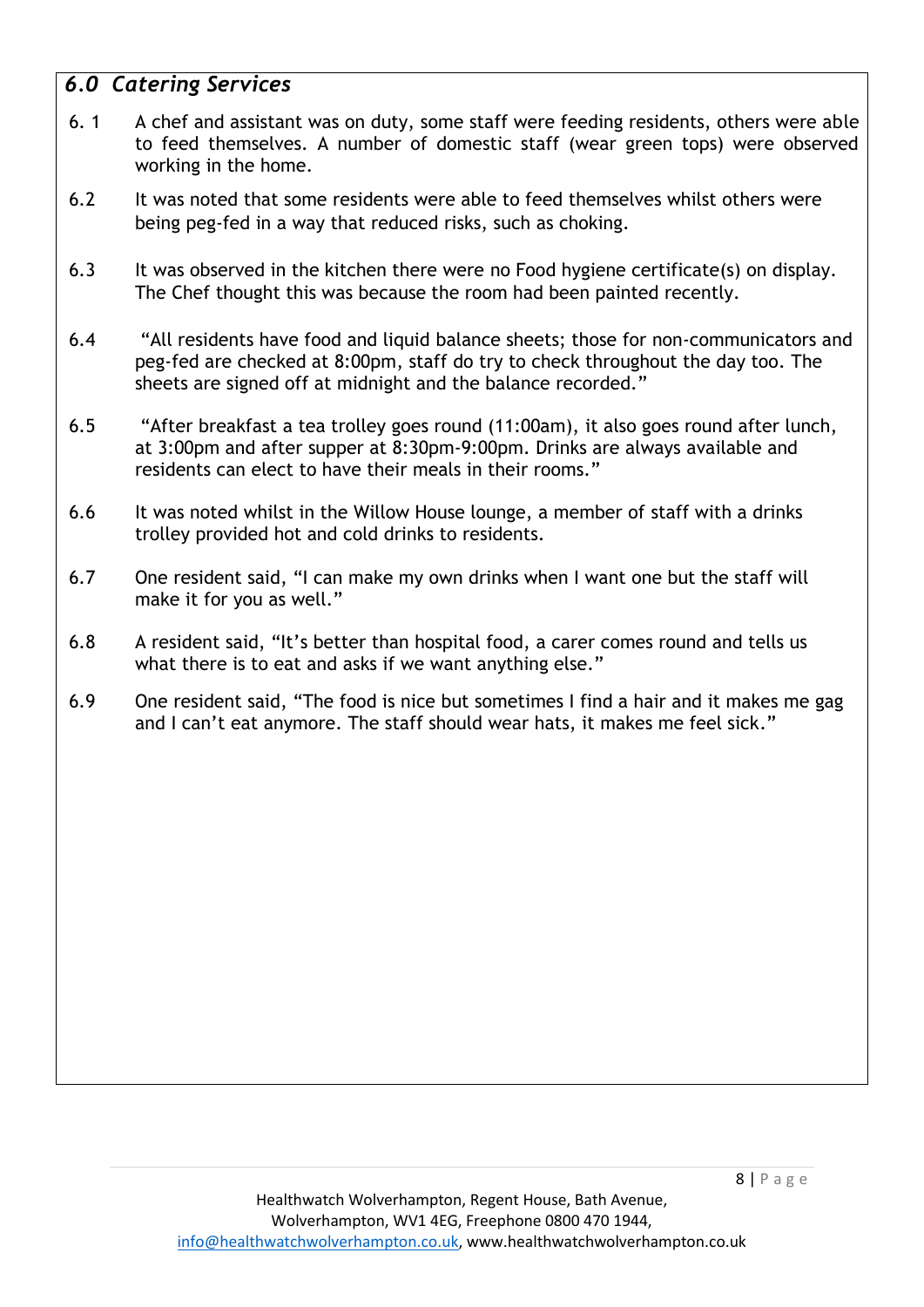## **7.0 Staff Experiences and Observations:**

- 7. 1 One Staff Member said, "I have done a lot of E-learning training e.g. DOLS, dementia, fire awareness and some in house training provided by the Home……We are not encouraged to get more training but we are told when we need to refresh and we do it."
- 7.2 "We don't have Supervision or appraisal, they talk about it but we don't have it."
- 7.3 "We have staff meetings….they can last a couple of hours….and we are informed about what is going on with residents and the refurbishments." "Staff are not consulted about things we are usually told."
- 7.4 "There should be 4 staff on each unit but that isn't the case at weekends, if someone calls in sick then we have to manage, they don't use Bank staff, there is no-one to call. "Sometimes there are only 2 staff." "Staff are overworked especially at weekends."
- 7.5 "Medicines are kept (locked) in residents rooms, nurses have keys."
- 7.6 "There have been a number of Managers come and go within a very short time."
- 7.7 "There is one member of staff that does activities including bingo, painting/drawing, reading and arranging talks but if they take one resident out e.g. shopping then it's not fair for other residents."
- 7.8 "I have offered to take residents to the park, the home used to have a minibus but they don't have it anymore."
- 7.9 "Maintenance/building work does sometimes take place at weekends, however no-one has come in today but they have left all their stuff out."
- 7.10 "Although all residents should be supervised whilst the work is going on, it isn't practical as there isn't enough staff available."
- 7.11 "If I needed assistance with a resident, I would press the alarm in the residents' room and a nurse would come."

We were told that the main challenge was staffing levels but "… At the end of the day it is a business but for nurses it is about quality of care. We try to be personcentered but it is hard when there are 47 residents each with different needs but we do our best."

7.12 "I have worked here for 4 and half years and have seen a lot of managers, probably because it is hard to manage. It doesn't seem to have been what they wanted. Some have stayed 6 months but one lasted less than 4 days. The new Manager is a registered nurse so he has a better understanding of things such as with pressure sores and their escalation. Now with a nursing/Business Manager it seems to be a smoother process. Things change very quickly around here. It has little impact on residents as they have the relationship with Nursing and Care staff."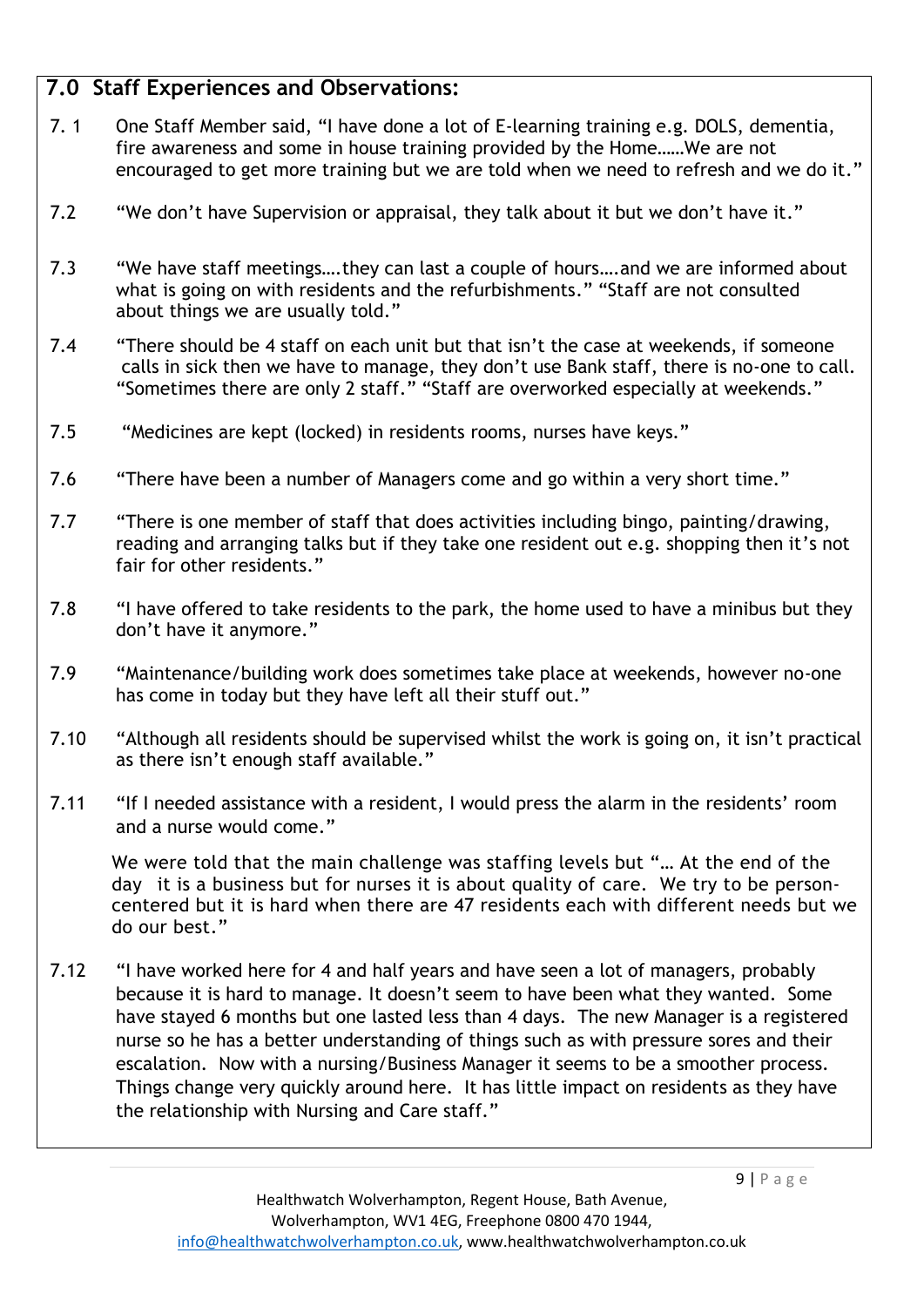- 7.13 Domestic Staff Member 1 said, "Shift pattern is 4-5 staff on per day, 6/7 hour shifts, 7am-2pm/8am-2pm/11-5pm after these times staff on duty responsible for the up keep of the unit/home, but always left tidy residents converse with domestic staff if a resident asks a domestic staff for food or drink they will always refer to staff on duty before giving the person what they had initially asked for."
- 7.14 "Maintenance is in and out. Infection control is not yet in completion due to maintenance team working on the renovation work."
- 7.15 "No concerns about the home; colleagues are all hard working, there are procedures in place if new equipment is required."
- 7.16 "Although all residents should be supervised whilst the work is going on, it isn't practical as there isn't enough staff available."
- 7.17 We were told that Staff received training relevant to their role and had annual reviews although most were actually reviewed every 3-6 months by the manager. Nurses split the supervision of Care staff and the Domestic staff are supervised by the Domestic team Manager.
- 7.18 We were told, "Whilst all staff have to undertake mandatory training they are also encouraged to complete other online training courses. In addition to basic nursing qualifications some staff have completed Mental Health, Disability, Dysphasia and Cather-use training. Carers are required to have a minimum Level 2 qualification in Care but are also given the opportunity to achieve NVQ Level 3."
- 7.19 A nurse told us, "I was supported to complete a Business Management NVQ Level 5 and I think that management is very responsive to training requests."

### *8.0 Summary, Comments and Further Observations*

- 8.1 Wrottesley Park House Care Home is registered to provide accommodation with nursing and personal care for up to 63 people, including people with physical and learning disabilities.
- 8.2 At the time of the Enter & View Visit there were 47 people living at the home. There are four units within the home; three on the ground floor, accessed via a central reception area and a fourth unit upstairs.
- 8.3 The Authorised Representatives spoke to several people who used the service and staff including nurses, carers and domestics.
- 8.4 The Authorised Representatives were told that, "Medicines are either kept in a locked cabinet in the Treatment room or in locked cupboards in the resident's room unless they choose to self-medicate and were not at risk of self-harm. Medicine trolleys are not used neither are 'homely' medicines such as paracetamol. On

10 | P a g e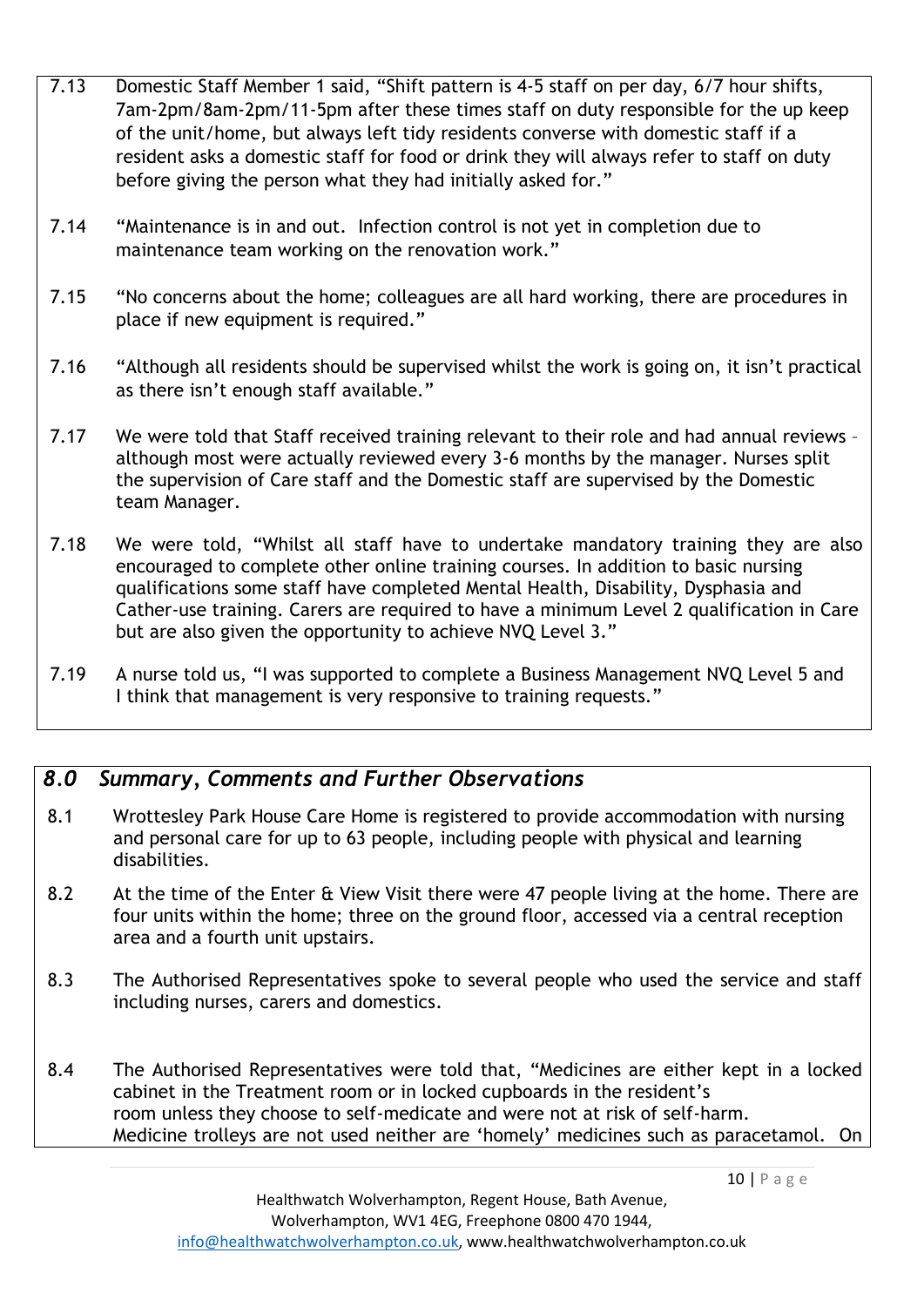call GPs are called to authorise medicines even for headaches or tummy upsets. Staff are trained regarding medicines by Boots and the Deputy Manager does the observations. There are plans for Unit Leads to undertake Medication Training but...."

- 8.5 The Authorised Representative was told that an Activities Co-ordinator had been in post since October 2016 and had, "hit the road running. It is very difficult to organise activities that everyone would want but activities now include Movement to music, Singing, Prize Bingo, shopping, Cinema and escorted visits etc. A 'Service-user of the day' is also encouraged to select an activity."
- 8.6 Regarding information that is given to new residents on arrival, we were told "Management do the Initial Assessment and this information is given verbally to staff. I do not think that residents are given Admissions Packs. Nurses do the Care plans. There is a Short-stay plan for the first 4 weeks which is then reviewed. Care plans are stored in lockable filing cabinets on each wing and record any religious, intimate care – or other preferences. A chaplain and nun comes in every week following a request from a resident to take communion. Sikh or Muslim residents tend to be taken to temples by their family."
- 8.7 When asked about the Complaints process and Incident/Accident procedures, the Authorised Representative was told:
	- 8.7.1 "Complaints are written by the nurses and then submitted to the Manager to review and respond to it unless it is urgent then they go Straight to the Manager. At weekends, when managers are not on site, paperwork is pushed under the office door."
	- 8.7.2 "Accidents and Incidents are all completed online using the nurses laptop. They are counter-signed by the nurse on duty and sent to the Manager. Nurses are told the outcome between 1-7 days later according to how complex the issue is. The computer can be accessed on request as it is locked out to avoid due to personal data stored on it."
	- 8.7.3 Copies of Care Plans and Online documentation referring to Complaints and Accidents were shown to the Authorised Representatives.
- 8.8 The Authorised Representatives were seriously concerned about building materials and equipment that was left unattended in the middle of an area of the building that was being modernised and posed a serious health and safety risk to residents, staff and visitors especially those living in rooms where access is directly off this space.

This situation was immediately bought to the attention of the Nurse in charge by the Authorised Representative Lead and she immediately agreed that there was a problem, stating "Workmen were always abandoning their tools leaving staff to put them away."

The Nurse went on to say that, [she] "Had mentioned this to management on a number of occasions and specifically before going on annual leave on 08 February but that it has been raised as an issue since 15 January". She explained that she, "Had been busy since returning from leave (today) and had not had time to sort things out yet." The Nurse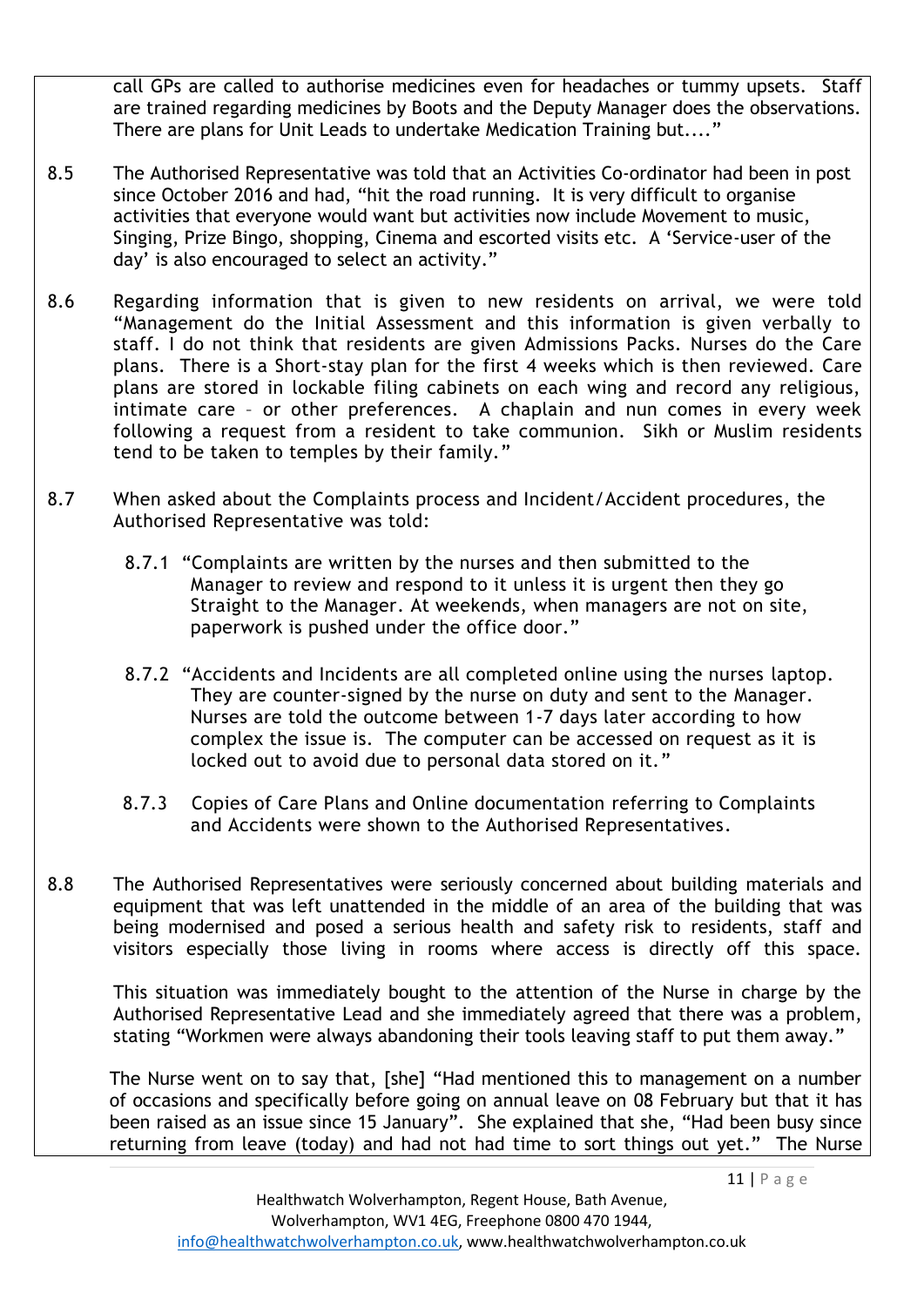stated that she, "Was not happy about it as it is a health and safety issue" and she "Had been told that residents would be supervised whilst the work was going on."

We were told that, "Two DoLs residents lived in the area where the problem is but one has one to one care and the other has physical issues affecting mobility." The Nurse said that she was concerned as she was in charge but that she had not had time to deal with it as it had been busy all morning. She immediately tasked staff to clear the area which also put them at risk of an accident.

- 8.9 The Authorised Representatives were alarmed to discover that it is common practice for workmen to abandon their tools when taking lunch breaks, shopping or when not at work leaving it to nurses, carers or domestic staff to deal with it.
- 8.10 The building equipment is left unattended in the middle of the open space included; ladders, unsecured large radiators, electric drills, a hammer, electric saw and parts to a drill, a Stanley knife, chisels, plastering tools, a chemical sprayer, paint and plaster boards were left unattended.
- 8.11 Staff appeared to be very busy and staffing levels did not seem to be adequate for the number of residents. In between seeing to resident needs, a member of staff was observed trying to move ladders and building materials from the main foyer into a side room.
- 8.12 We became aware that few residents had regular visitors and for most this was only on an annual basis.
- 8.13 Most staff seemed to be interacting in a respectful way with residents, however it was observed that one member of staff entered the lounge area, walked directly to a resident in a wheelchair, unlocked the breaks and moved the resident without any communication between them. The resident was not asked or told that they were going to be moved- it just happened. The staff member then proceeded to give the resident a drink once again with no communication.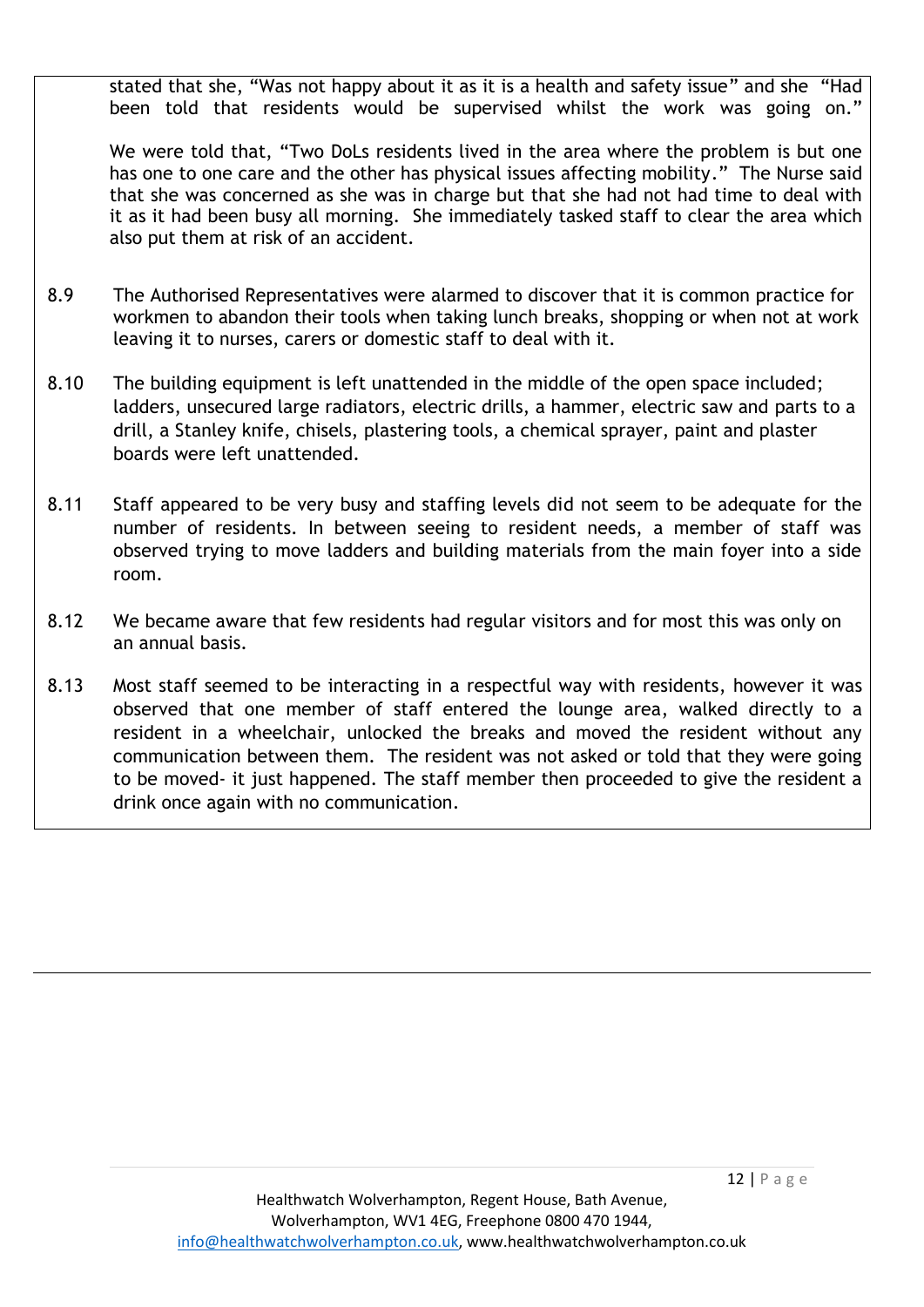*9.0 Follow up Action:*

#### *10.0 Recommentions:*

- 10.1 Urgent action needs to be taken to ensure that building contractors take responsibility for storing their materials and equipment safely when not being used.
- 10.2 Management should consider temporarily relocating residents in empty rooms whilst construction work is being undertaken in an area that puts them at risk of dust, noise and other health risks.
- 10.3 Block access to any area where building work is being undertaken.
- 10.4 All doors that are required to be kept locked are kept locked and not left open or unlocked.
- 10.5 Need to have sight of the Risk Register and Risk assessments undertaken re building work being undertaken.
- 10.6 Need to be assured that the building contractors are qualified, have the necessary skills and knowledge and insurance to carry out this work.
- 10.7 Need clarification about who is actually the registered Manager.
- 10.8 Need to have sight of Volunteer Policy and training available for volunteers.
- 10.9 Need to have sight of evidence to show that annual appraisals are undertaken for all staff.
- 10.10 Consider refreshing training around respect and dignity for residents to avoid incidents where they are moved and fed without any communication between them.
- 10.11 Check status of Infection control.
- 10.12 All paperwork containing personal information should either be filed or archived and kept in locked storage.
- 10.13 Signage to the building needs to be improved.
- 10.14 Up-to-date Food Hygiene certificates should be displayed in the kitchen area.
- 10.15 Management to find more ways to engage and involve residents and get their feedback.